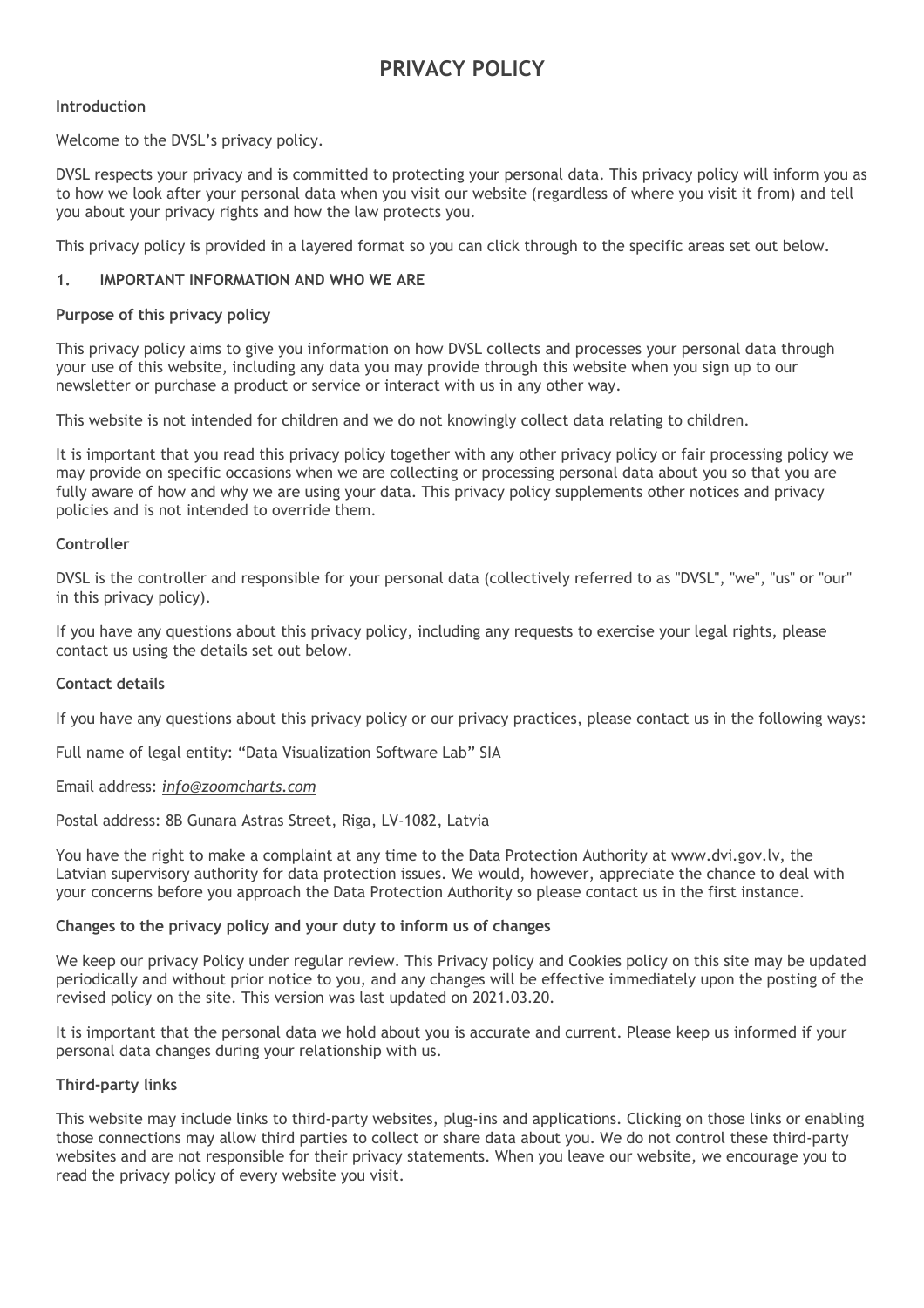# **2. THE DATA WE COLLECT ABOUT YOU**

Personal data, or personal information, means any information about an individual from which that person can be identified. It does not include data where the identity has been removed (anonymous data).

We may collect, use, store and transfer different kinds of personal data about you which we have grouped together as follows:

- **Identity Data** includes first name, last name.
- **Contact Data** includes company name, company VAT/TIN, first name, last name, billing address, email address, phone number with country code.
- **Financial Data** includes masked credit card number and expiry date, bank name, SWIFT number and IBAN account number or account number (if you request a wire transfer).
- **Transaction Data** includes details about payments to and from you and other details of products and services you have purchased from us.
- **Technical Data** includes: internet protocol (IP) address, your login data, browser type and version, time zone setting and location, browser plug-in types and versions, operating system and platform, http referrer, and other technology on the devices you use to access this website.
- **Profile Data** includes your username and password, purchases or orders made by you, your preferences, feedback.
- **Usage Data** includes information about how you use our website, products and services.
- **Marketing and Communications Data** includes your preferences in receiving marketing from us and your communication preferences.

We do not collect any **Special Categories of Personal Data** about you (this includes details about your race or ethnicity, religious or philosophical beliefs, sex life, sexual orientation, political opinions, trade union membership, information about your health, and genetic and biometric data). Nor do we collect any information about criminal convictions and offences.

# **If you fail to provide personal data**

Where we need to collect personal data by law, or under the terms of a contract we have with you, and you fail to provide that data when requested, we may not be able to perform the contract we have or are trying to enter into with you (for example, to provide you with goods or services). In this case, we may have to cancel a product or service you have with us but we will notify you if this is the case at the time.

# **3. HOW IS YOUR PERSONAL DATA COLLECTED?**

We use different methods to collect data from and about you including through:

- **Direct interactions.** You may give us your Identity, Contact and Financial Data by filling in forms or by corresponding with us by email or otherwise. This includes personal data you provide when you:
	- o apply for our products or services;
	- o create an account on our website;
	- o subscribe to our service or publications;
	- o request marketing to be sent to you;
	- o enter a competition, promotion or survey; or
	- o give us feedback or contact us.
- **Automated technologies or interactions**. As you interact with our website, we will automatically collect Technical Data about your equipment, browsing actions and patterns. We collect this personal data by using cookies and other similar technologies. Please see our *cookie policy* for further details.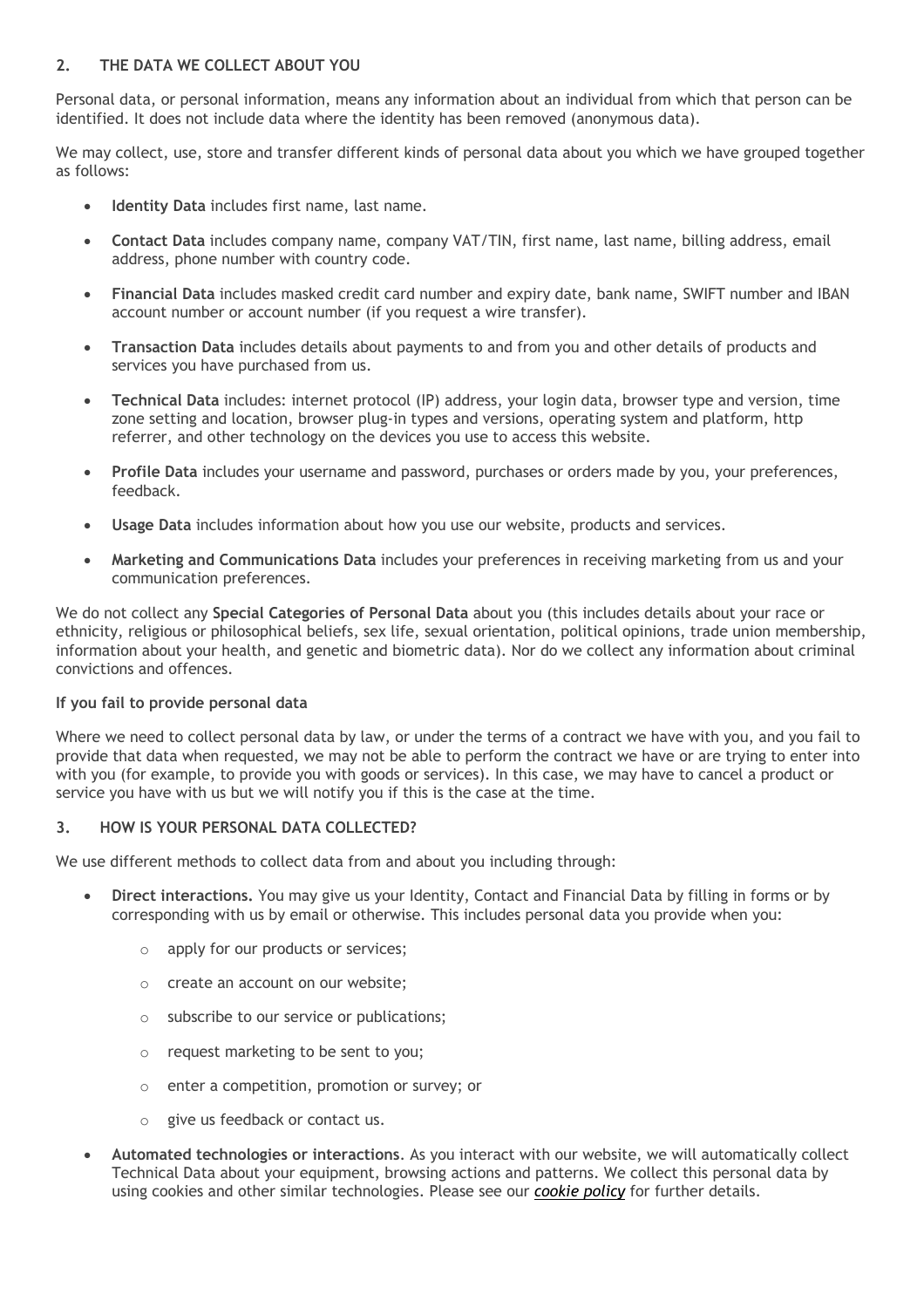# • **Third parties or publicly available sources**

In certain circumstances we will obtain information about you from third parties or certain publicly accessible sources, both EU and non-EU, such as registers, publications, social media and websites (including your own website if you have one).

## **Why do we do that**

We will obtain information about you from third parties only if we have legal reason to do so (to perform the contract we are about to enter into or have entered into you, our legitimate interests, compliance with a legal obligation) and not more than necessary.

## For example:

Account information for third-party services (login provider): If you interact with a third party service when using our Services, e.g. if you use a third party service to sign up or sign in to our Services, or if you share content from our Services through such third-party service, the applicable third-party service will send us certain Personal Data (Identity and Contact data), if the third party service and your account settings allow such to share. We process this Personal Data based on the need to perform the contract we are about to enter into or have entered into with you and our legitimate interests.

We might also receive information from data brokers, services' providers (analytics service providers, payment providers, login providers, etc.) and databases based inside the EU and outside the EU.

For additional information feel free to contact us at any time.

For more information about the technical data, check our *Cookie policy*.

## **4. HOW WE USE YOUR PERSONAL DATA**

We will only use your personal data when the law allows us to. Most commonly, we will use your personal data in the following circumstances:

- Where we need to perform the contract we are about to enter into or have entered into with you.
- Where it is necessary for our legitimate interests (or those of a third party) and your interests and fundamental rights do not override those interests.
- Where we need to comply with a legal obligation.

Generally, we do not rely on consent as a legal basis for processing your personal data although we will get your consent before sending marketing communications to you. You have the right to withdraw consent to marketing at any time by contacting us. We do not use the data in automated decision-making processes.

#### **Purposes for which we will use your personal data**

We have set out below, in a table format, a description of all the ways we plan to use your personal data, and which of the legal bases we rely on to do so. We have also identified what our legitimate interests are where appropriate.

Note that we may process your personal data for more than one lawful ground depending on the specific purpose for which we are using your data. Please contact us if you need details about the specific legal ground we are relying on to process your personal data where more than one ground has been set out in the table below.

| <b>Purpose/Activity</b>           | Type of data                        | Lawful basis for processing including basis<br>of legitimate interest |
|-----------------------------------|-------------------------------------|-----------------------------------------------------------------------|
| To register you as a new customer | (a) Identity<br>(b) Contact         | (a) Performance of a contract with you<br>(b) Consent                 |
|                                   | (c) Marketing and<br>Communications |                                                                       |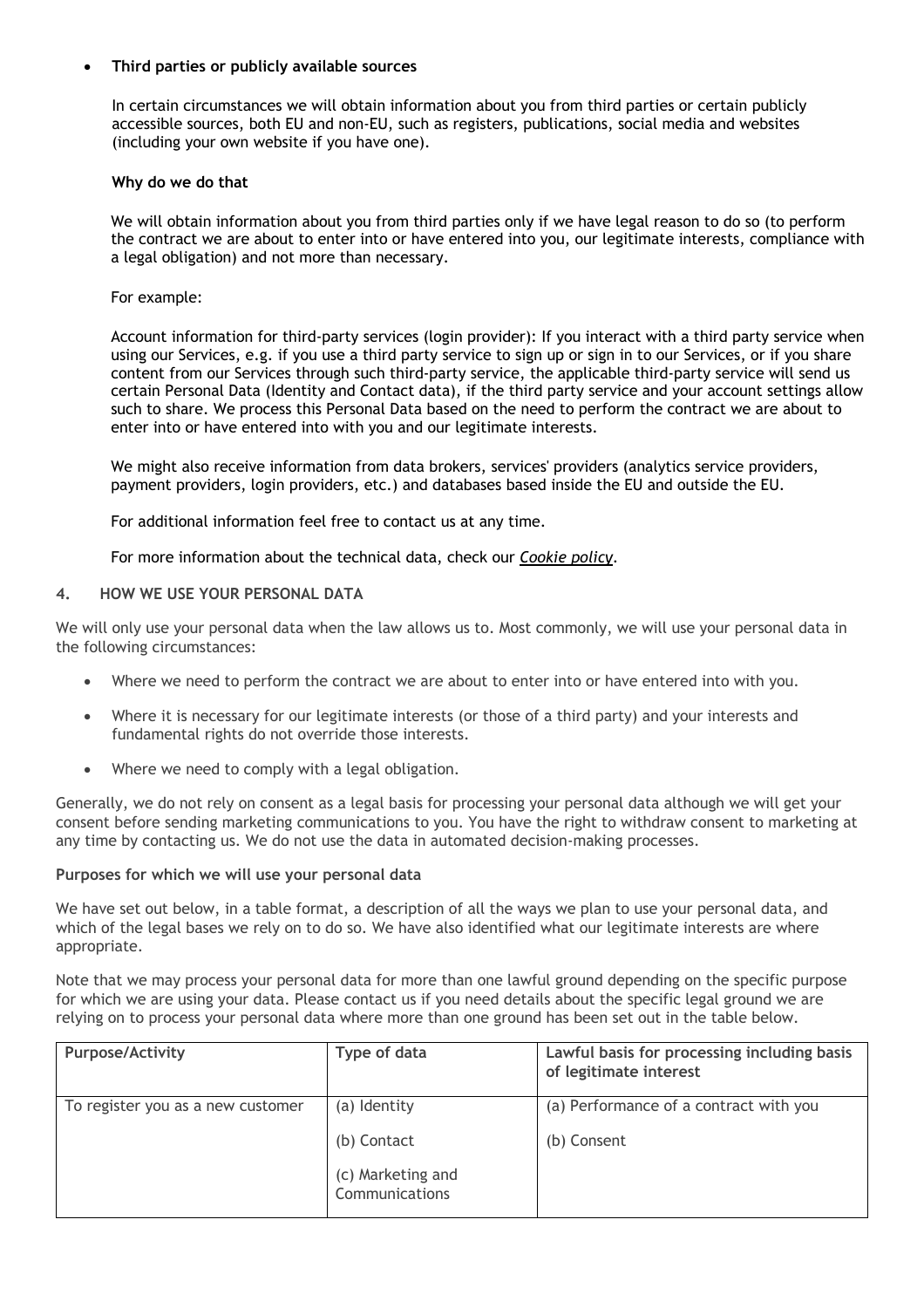| To process and deliver your order<br>including:                                                                                                                                                                                                              | (a) Identity                                                                                                    | (a) Performance of a contract with you                                                                                                                                                                                                                                                                      |
|--------------------------------------------------------------------------------------------------------------------------------------------------------------------------------------------------------------------------------------------------------------|-----------------------------------------------------------------------------------------------------------------|-------------------------------------------------------------------------------------------------------------------------------------------------------------------------------------------------------------------------------------------------------------------------------------------------------------|
| (a) Manage payments, fees and<br>charges                                                                                                                                                                                                                     | (b) Contact<br>(c) Financial                                                                                    | (b) Necessary for our legitimate interests (to<br>recover debts due to us)                                                                                                                                                                                                                                  |
| (b) Collect and recover money owed<br>to us                                                                                                                                                                                                                  | (d) Transaction                                                                                                 |                                                                                                                                                                                                                                                                                                             |
| To manage our relationship with<br>you which will include:<br>(a) Notifying you about changes to<br>our terms or privacy policy<br>(b) Asking you to leave a review or<br>take a survey<br>(c) Notifying you about changes to<br>the product and/or services | (a) Identity<br>(b) Contact<br>(c) Profile<br>(d) Transaction                                                   | (a) Performance of a contract with you<br>(b) Necessary to comply with a legal<br>obligation<br>(c) Necessary for our legitimate interests (to<br>keep our records updated and to study how<br>customers use our products/services)                                                                         |
| To administer and protect our<br>business and this website (including<br>troubleshooting, data analysis,<br>testing, system maintenance,<br>support, reporting and hosting of<br>data)                                                                       | (a) Identity<br>(b) Contact<br>(c) Technical                                                                    | (a) Necessary for our legitimate interests<br>(for running our business, provision of<br>administration and IT services, network<br>security, to prevent fraud and in the context<br>of a business reorganisation or group<br>restructuring exercise)<br>(b) Necessary to comply with a legal<br>obligation |
| To use data analytics to improve<br>our website, products/services,<br>marketing, customer relationships<br>and experiences                                                                                                                                  | (a) Technical<br>(b) Usage                                                                                      | Necessary for our legitimate interests (to<br>define types of customers for our products<br>and services, to keep our website updated<br>and relevant, to develop our business)                                                                                                                             |
| To make suggestions and<br>recommendations to you about<br>goods or services that may be of<br>interest to you and measure or<br>understand the effectiveness of the<br>advertising we serve to you                                                          | (a) Identity<br>(b) Contact<br>(c) Technical<br>(d) Usage<br>(e) Profile<br>(f) Marketing and<br>Communications | (a) Necessary for our legitimate interests (to<br>develop our products/services, grow our<br>business and to adjust our marketing<br>strategy)<br>(b) Consent                                                                                                                                               |

# **Marketing**

We strive to provide you with choices regarding certain personal data uses, particularly around marketing and advertising. We have established the following personal data control mechanisms:

#### **Promotional offers from us**

We may use your Identity, Contact, Technical (including your device's location), Usage and Profile Data to form a view on what we think you may want or need, or what may be of interest to you. This is how we decide which products, services and offers may be relevant for you (we call this marketing).

You will receive marketing communications from us if you have requested information from us or purchased services from us and you have opted in for receiving that marketing.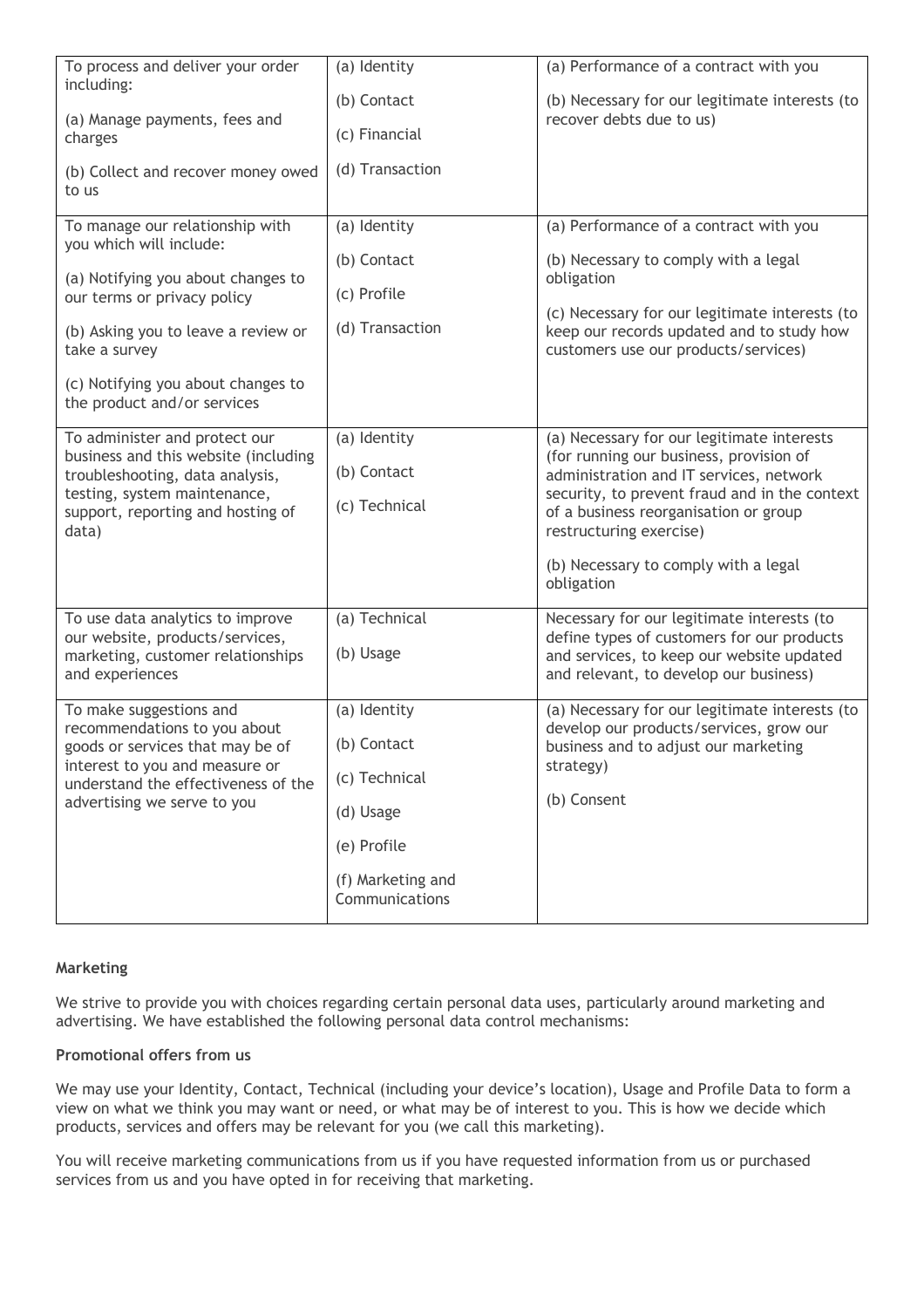# **Third-party marketing**

We do not share nor we plan to share your personal data with any third party for marketing purposes. But if our policy changes, we will get your express opt-in consent before we share your personal data with any third party for marketing purposes.

## **Opting out**

You can ask us to stop sending you marketing messages at any time by following the opt-out links on any marketing message sent to you.

Where you opt out of receiving these marketing messages, this will not apply to personal data provided to us as a result of a product/service purchase, warranty registration, product/service experience or other transactions.

#### **Cookies**

You can set your browser to refuse all or some browser cookies, or to alert you when websites set or access cookies. If you disable or refuse cookies, please note that some parts of this website may become inaccessible or not function properly. For more information about the cookies we use, please see our *Cookie Policy*.

## **Change of purpose**

We will only use your personal data for the purposes for which we collected it, unless we reasonably consider that we need to use it for another reason and that reason is compatible with the original purpose. If you wish to get an explanation as to how the processing for the new purpose is compatible with the original purpose, please contact us.

If we need to use your personal data for an unrelated purpose, we will notify you and we will explain the legal basis which allows us to do so.

Please note that we may process your personal data without your knowledge or consent, in compliance with the above rules, where this is required or permitted by law.

## **5. DISCLOSURES OF YOUR PERSONAL DATA**

We share personal information for the purposes set out in this Privacy Policy and with the following categories of recipients:

- Your Organization and Contacts. We may share your personal information in accordance with the applicable law with your organization and others with whom you have a relationship in order to fulfil or perform a contract or other legal obligation, including with our customer that arranges access to our Services for you and pays us in connection with your access. We may also share your personal information in accordance with the applicable law with your contacts if you are in the same organization or to facilitate the exchange of information between you and the contact(s).
- Third Party Service Providers. We may share your personal information with our third party service providers to perform tasks on our behalf and to assist us in offering, providing, delivering, analyzing, administering, improving, and personalizing our Services. For example, service providers who assist us in performing, delivering, or enhancing certain products and services related to our delivery and operation of our Services, who provide technical and/or customer support on our behalf, who provide application or software development and quality assurance, who provide tracking and reporting functions, research on user demographics, interests, and behavior, and other products or services.
- In the Event of Merger, Sale, or Change of Control. We may transfer this Privacy policy and your personal information to a third party entity that acquires or is merged with us as part of a merger, acquisition, sale, or other change of control (such as the result of a bankruptcy proceeding).
- Other Disclosures. We may disclose your personal information to third parties if we reasonably believe that disclosure of such information is helpful or reasonably necessary to comply with any applicable law or regulation, to comply with or respond to a legal process or law enforcement or governmental request, to enforce our terms and conditions or other rights (including investigations of potential violations of our rights), to detect, prevent, or address fraud or security issues, or to protect against harm to the rights, property, or safety of DVSL, our users, or the public. We require all third parties to respect the security of your personal data and to treat it in accordance with the law. We do not allow our third-party service providers to use your personal data for their own purposes and only permit them to process your personal data for specified purposes and in accordance with our instructions.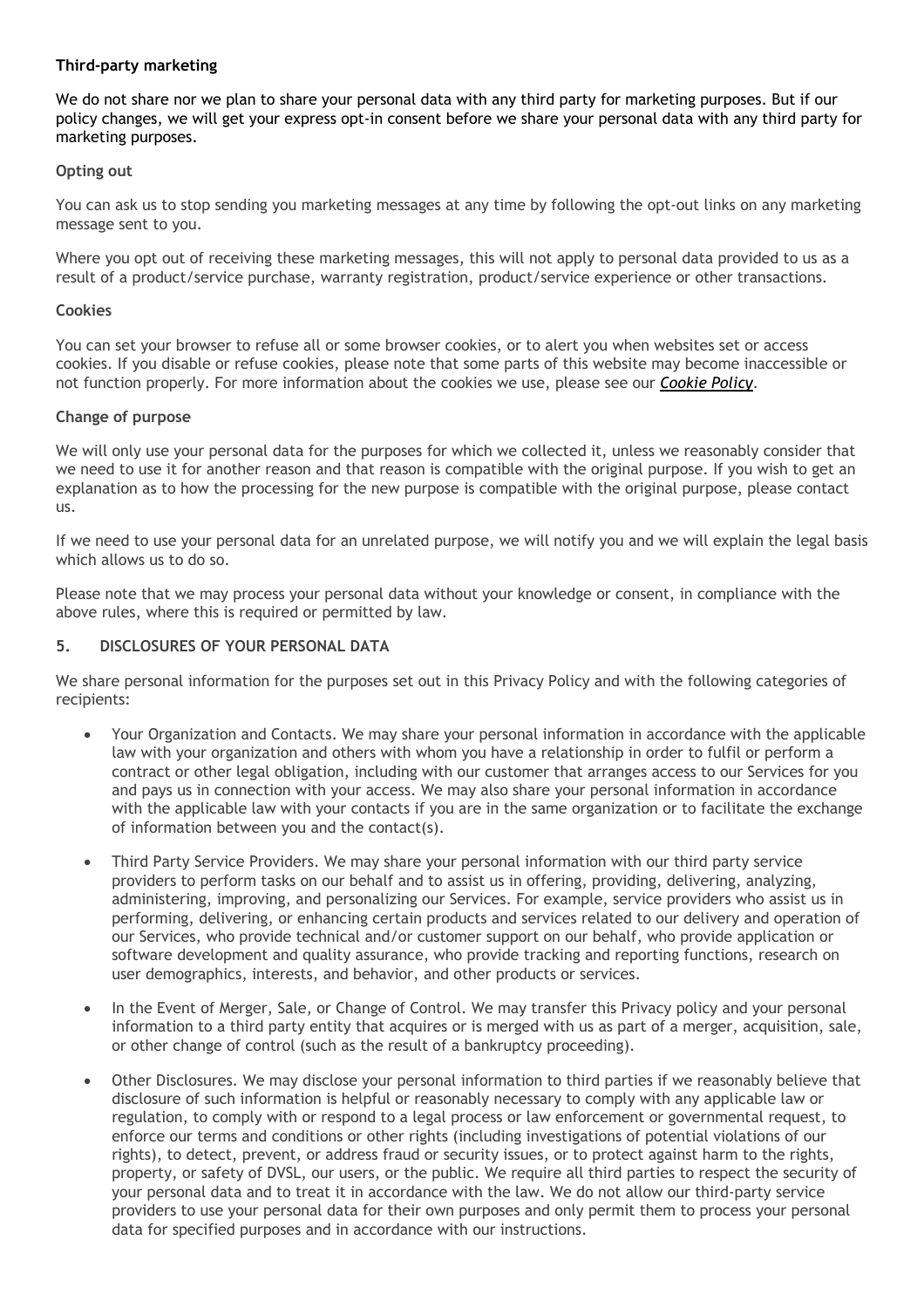# **6. INTERNATIONAL TRANSFERS**

We do not transfer your personal data outside the European Economic Area (EEA). However, we may have external third parties that are based outside the EEA so their processing of your personal data will involve a transfer of data outside the EEA.

Whenever we transfer your personal data out of the EEA, we ensure a similar degree of protection is afforded to it by ensuring at least one of the following safeguards is implemented:

- We will only transfer your personal data to countries that have been deemed to provide an adequate level of protection for personal data by the European Commission. For further details, see European Commission: Adequacy of the protection of personal data in non-EU countries.
- Where we use certain service providers, we may use specific contracts approved by the European Commission which give personal data the same protection it has in Europe. For further details, see European Commission: Model contracts for the transfer of personal data to third countries.

Please contact us if you want further information on the specific mechanism used by us when transferring your personal data out of the EEA.

# **7. DATA SECURITY**

We have put in place appropriate security measures to prevent your personal data from being accidentally lost, used or accessed in an unauthorised way, altered or disclosed. In addition, we limit access to your personal data to those employees, agents, contractors and other third parties who have a business need to know. They will only process your personal data on our instructions and they are subject to a duty of confidentiality.

We have put in place procedures to deal with any suspected personal data breach and will notify you and any applicable regulator of a breach where we are legally required to do so.

# **8. DATA RETENTION**

# **How long will you use my personal data for?**

We will only retain your personal data for as long as reasonably necessary to fulfil the purposes we collected it for, including for the purposes of satisfying any legal, regulatory, tax, accounting or reporting requirements. We may retain your personal data for a longer period in the event of a complaint or if we reasonably believe there is a prospect of litigation in respect to our relationship with you, but no longer than law allows us to do so.

To determine the appropriate retention period for personal data, we consider the amount, nature and sensitivity of the personal data, the potential risk of harm from unauthorised use or disclosure of your personal data, the purposes for which we process your personal data and whether we can achieve those purposes through other means, and the applicable legal, regulatory, tax, accounting or other requirements.

In some circumstances you can ask us to delete your data: see your legal rights below for further information.

In some circumstances we will anonymise your personal data (so that it can no longer be associated with you) for research or statistical purposes, in which case we may use this information indefinitely without further notice to you.

# **9. YOUR LEGAL RIGHTS**

Under certain circumstances, you have rights under data protection laws in relation to your personal data.

If you wish to exercise any of the rights set out below, please contact us.

# **No fee usually required**

You will not have to pay a fee to access your personal data (or to exercise any of the other rights). However, we may charge a reasonable fee if your request is clearly unfounded, repetitive or excessive. Alternatively, we could refuse to comply with your request in these circumstances.

# **What we may need from you**

We may need to request specific information from you to help us confirm your identity and ensure your right to access your personal data (or to exercise any of your other rights). This is a security measure to ensure that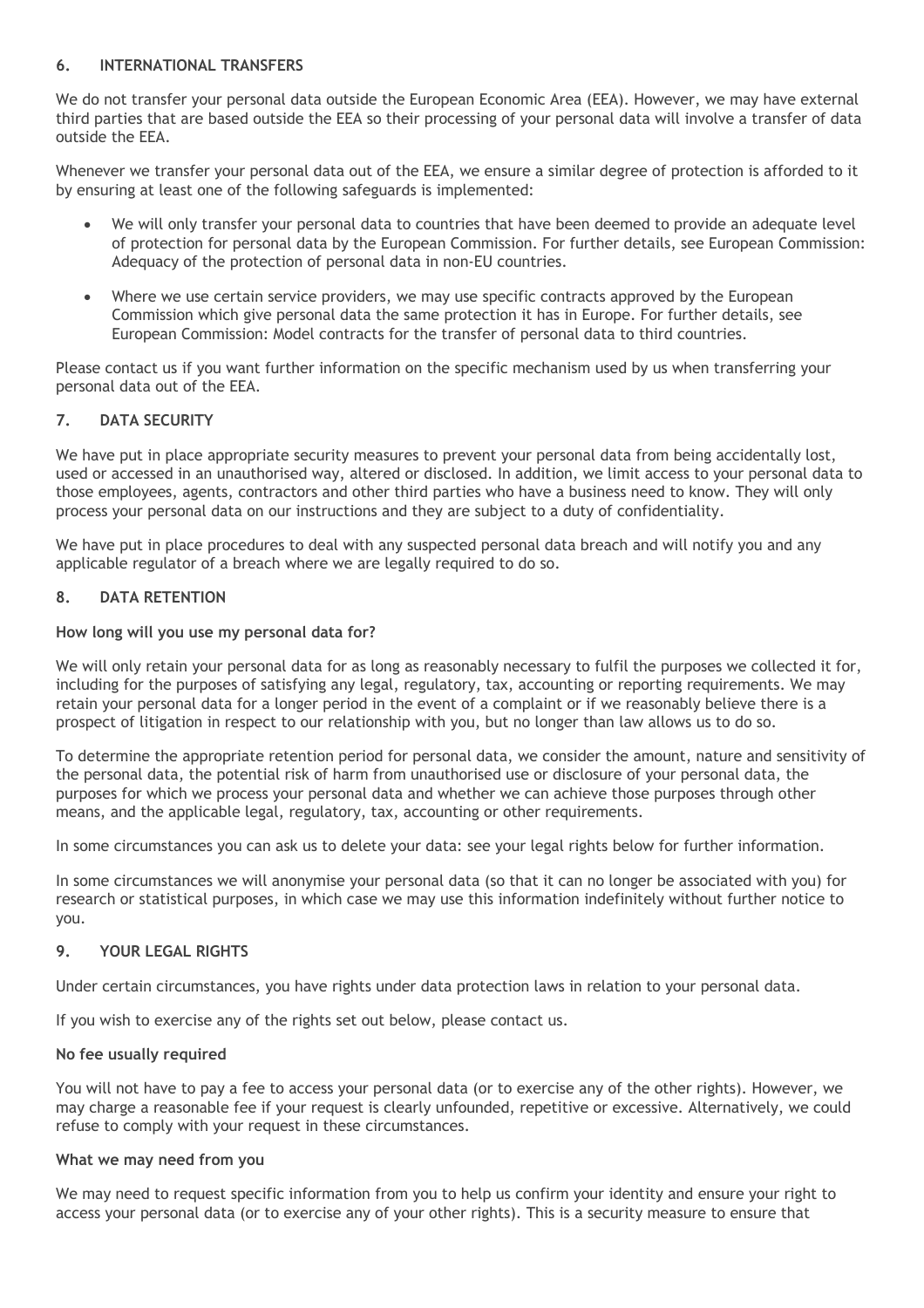personal data is not disclosed to any person who has no right to receive it. We may also contact you to ask you for further information in relation to your request to speed up our response.

## **Time limit to respond**

We try to respond to all legitimate requests within one month. Occasionally it could take us longer than a month if your request is particularly complex or you have made a number of requests. In this case, we will notify you and keep you updated.

## **10. GLOSSARY**

## **LAWFUL BASIS**

**Legitimate Interest** means the interest of our business in conducting and managing our business to enable us to give you the best service/product and the best and most secure experience. We make sure we consider and balance any potential impact on you (both positive and negative) and your rights before we process your personal data for our legitimate interests. We do not use your personal data for activities where our interests are overridden by the impact on you (unless we have your consent or are otherwise required or permitted to by law). You can obtain further information about how we assess our legitimate interests against any potential impact on you in respect of specific activities by contacting us.

**Performance of Contract** means processing your data where it is necessary for the performance of a contract to which you are a party or to take steps at your request before entering into such a contract.

**Comply with a legal obligation** means processing your personal data where it is necessary for compliance with a legal obligation that we are subject to.

**Your consent** means any freely given, specific, informed and unambiguous indication of your wishes by which you, by a statement or by a clear affirmative action, signify agreement to the processing of personal data relating to you.

#### **THIRD PARTIES**

## **External Third Parties**

Service providers acting as processors based in or outside of the EEA who provide IT and system administration services.

Professional advisers acting as processors or joint controllers including lawyers, bankers, auditors and insurers who provide consultancy, banking, legal, insurance and accounting services.

Regulators and other authorities acting as processors or joint controllers based in Latvia who require reporting of processing activities in certain circumstances.

#### **YOUR LEGAL RIGHTS**

You have the right to:

**Request access** to your personal data (commonly known as a "data subject access request". This enables you to receive a copy of the personal data we hold about you and to check that we are lawfully processing it.

**Request correction** of the personal data that we hold about you. This enables you to have any incomplete or inaccurate data we hold about you corrected, though we may need to verify the accuracy of the new data you provide to us.

**Request erasure** of your personal data or "right to be forgotten". This enables you to ask us to delete or remove personal data where there is no good reason for us continuing to process it. You also have the right to ask us to delete or remove your personal data where you have successfully exercised your right to object to processing (see below), where we may have processed your information unlawfully or where we are required to erase your personal data to comply with local law. Note, however, that we may not always be able to comply with your request of erasure for specific legal reasons which will be notified to you, if applicable, at the time of your request.

**Object to processing** of your personal data where we are relying on a legitimate interest (or those of a third party) and there is something about your particular situation which makes you want to object to processing on this ground as you feel it impacts on your fundamental rights and freedoms. You also have the right to object where we are processing your personal data for direct marketing purposes. In some cases, we may demonstrate that we have compelling legitimate grounds to process your information which override your rights and freedoms.